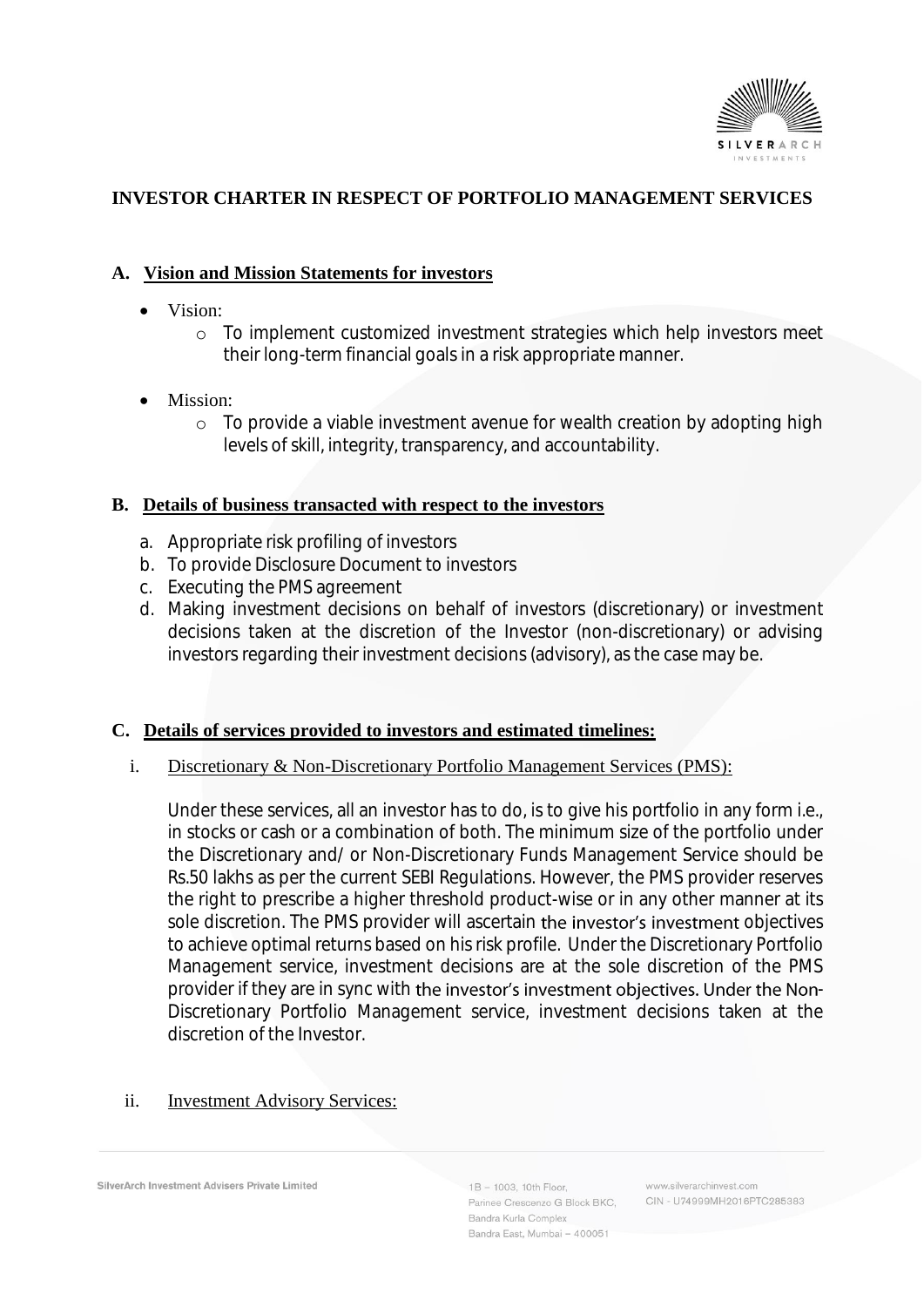

Under these services, the Client is advised on buy/sell decision within the overall profile without any back-office responsibility for trade execution, custody of securities or accounting functions. The PMS provider shall be solely acting as an Advisor to the Client and shall not be responsible for the investment/divestment of securities and/or administrative activities on the client's portfolio. The PMS provider shall act in a fiduciary capacity towards its Client and shall maintain arm's length relationship with its other activities. The PMS provider shall provide advisory services in accordance with guidelines and/or directives issued by the regulatory authorities and/or the Client from time to time in this regard.

### iii. Client On-boarding

- 
- a. Ensuring compliance with KYC and AML guidelines.<br>b. franking & signing the Power of Attorney to make franking & signing the Power of Attorney to make investment decisions on behalf of the investor.
- opening demat account and funding of the same from the investor's verified c. bank account and/or transfer of securities from verified demat account of the investor and
- d. Mapping the said demat account with Custodian.

### iv. Ongoing activities

- a. To provide periodic statements to investors as provided under the PMS Regulations 2020 and other SEBI notifications and circulars ("PMS Regulations") and
- b. Providing each client an audited account statement on an annual basis which includes all the details as required under the PMS Regulations.

### v. Fees and Expenses

Charging and disclosure of appropriate fees & expenses in accordance with the PMS Regulations.

#### vi. Closure and Termination

Upon termination of PMS Agreement by either party, the securities and the funds lying in the account of the investor shall be transferred to the verified bank account/ demat account of the investor.

#### vii. Grievance Redressal

Addressing in a time bound manner investor's queries, service requests and grievances, if any, on an ongoing basis.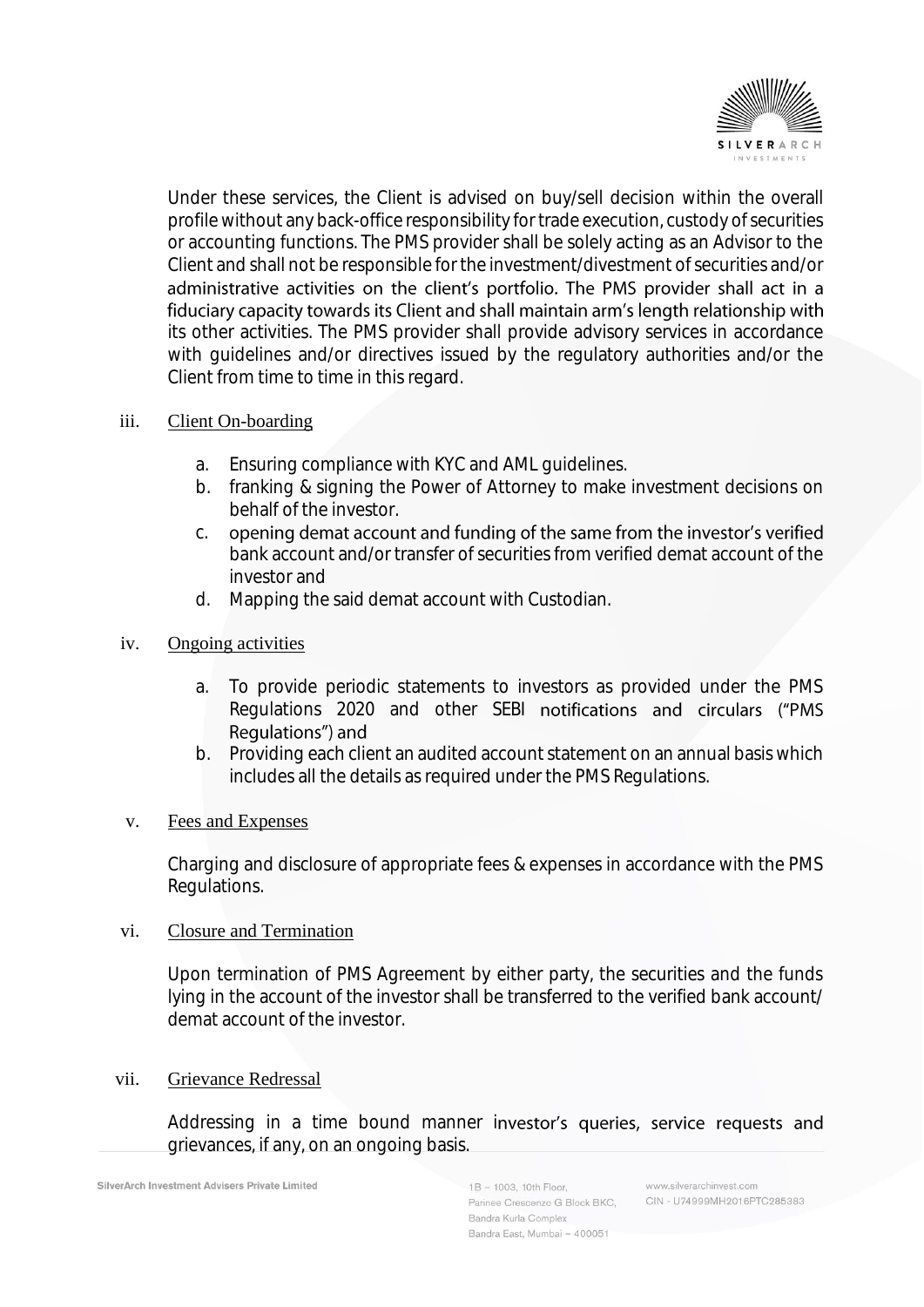

| Sr.<br>No.     | Service / Activity                                                                                                   | Timeline                                                                                                                                                                                                                               |
|----------------|----------------------------------------------------------------------------------------------------------------------|----------------------------------------------------------------------------------------------------------------------------------------------------------------------------------------------------------------------------------------|
| 1              | Opening of PMS account<br>(including<br>demat account) for residents.                                                | 7 working days from receipt of all requisite documents from<br>the client, subject to review of the documents for accuracy<br>and completeness by portfolio manager and allied third<br>party service providers as may be applicable.  |
| $\overline{2}$ | Opening of PMS account (including<br>demat account) for non-individual clients.                                      | 14 working days from receipt of all requisite documents<br>from the client, subject to review of the documents for<br>accuracy and completeness by portfolio manager and allied<br>third party service providers as may be applicable. |
| 3              | Opening of PMS account (including<br>demat account, bank account and<br>trading account) for non-resident clients.   | 14 working days from receipt of all requisite documents<br>from the client, subject to review of the documents for<br>accuracy and completeness by portfolio manager and allied<br>third party service providers as may be applicable. |
| $\overline{4}$ | Registration of nominee in PMS account<br>and demat account.                                                         | Either along with the account opening; or any time<br>subsequently in 5 working days from receipt of all requisite<br>documents from the client.                                                                                       |
| 5              | Modification of nominee in PMS account<br>and demat account.                                                         | 10 working days from receipt of requisite nominee<br>modification form, subject to review of the documents for<br>accuracy and completeness by portfolio manager and allied<br>third party service providers as may be applicable.     |
| 6              | Uploading of PMS account in KRA<br>and CKYC database.                                                                | 10 working days from date of account opening (Portfolio<br>Manager may rely on the custodian for updating the same).                                                                                                                   |
| 7              | Whether portfolio manager is registered<br>with SEBI, then SEBI registration number.                                 | At the time of client signing the agreement; this information<br>should be a part of the account opening form and disclosure<br>document.                                                                                              |
| 8              | Disclosure about latest net worth of<br>portfolio manager and total AUM.                                             | Disclosure of portfolio manager's total AUM - monthly to<br>SEBI Disclosure of latest net worth should be done in the<br>disclosure document whenever there are any material                                                           |
| 9              | Intimation of type of PMS account<br>-discretionary.                                                                 | At the time of client signing the agreement; this<br>information should be a part of the account opening form.                                                                                                                         |
| 10             | Intimation of type of PMS account<br>- nondiscretionary.                                                             | At the time of client signing the agreement; this<br>information should be a part of the account opening form.                                                                                                                         |
| 11             | Intimation to client what discretionary<br>account entails and powers that can be<br>exercised by portfolio manager. | At the time of client signing the agreement; this<br>information should be a part of the account opening form.                                                                                                                         |

**Timelines of the services provided to investors are as follows:**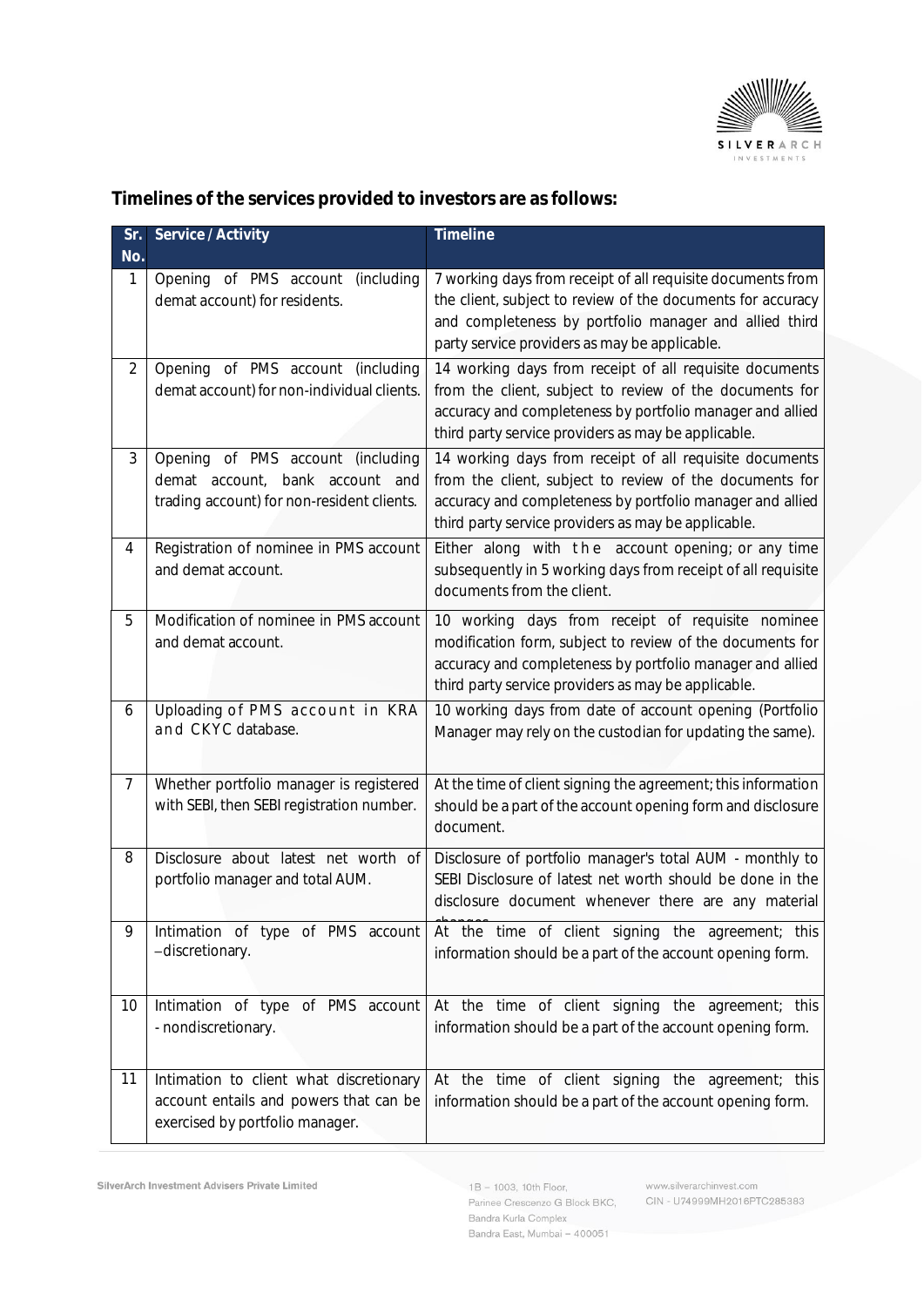

| 12 | client<br>Intimation<br>what<br>to<br>non-<br>discretionary account entails and powers<br>that can be exercised by portfolio | At the time of client signing the agreement; this<br>information should be a part of the account opening form.                                                                                                  |
|----|------------------------------------------------------------------------------------------------------------------------------|-----------------------------------------------------------------------------------------------------------------------------------------------------------------------------------------------------------------|
| 13 | Copy of executed PMS agreement sent<br>to client.                                                                            | Within 3 working days of client request subsequent to<br>account opening.                                                                                                                                       |
| 14 | Frequency of disclosures of available<br>eligible funds.                                                                     | All details regarding client portfolios should be shared<br>quarterly (point 26).                                                                                                                               |
| 15 | Issuance of funds and securities balance<br>statements held by client.                                                       | This data should be shared on a quarterly basis or upon<br>client request.                                                                                                                                      |
| 16 | Intimation of name and demat account<br>number of custodian for PMS account.                                                 | Within 3 working days of PMS and demat account opening.                                                                                                                                                         |
| 17 | Conditions of termination of contract.                                                                                       | At the time of client signing the agreement; this<br>information should be a part of the account opening form.                                                                                                  |
| 18 | Intimation regarding PMS fees and modes<br>of payment or frequency of deduction.                                             | At the time of client signing the agreement; this<br>information should be a part of the account opening form.                                                                                                  |
| 19 | POA taken copy providing to client.                                                                                          | Within 3 working days of client request.                                                                                                                                                                        |
| 20 | Intimation to client about what all<br>transactions can portfolio manager do<br>using PoA.                                   | At the time of client signing the agreement; this<br>information should be a part of the account opening form.                                                                                                  |
| 21 | Frequency of providing audited reports<br>to clients                                                                         | Annual.                                                                                                                                                                                                         |
| 22 | Explanation<br>0f<br>risks<br>involved<br>in<br>investment.                                                                  | At the time of client signing the agreement; this<br>information should be a part of the account opening form.                                                                                                  |
| 23 | Intimation<br>portfolio<br>0f<br>tenure<br>0f<br>investments.                                                                | Indicative tenure should be disclosed at the time of client<br>signing the agreement; this information should be a part of<br>the account opening form.                                                         |
| 24 | Intimation clearly providing restrictions<br>imposed by the investor on portfolio<br>manager.                                | Negative list of securities should be taken from the client at<br>the time of client signing the agreement; this information<br>should be a part of the account opening form.                                   |
| 25 | Intimation regarding settling of client<br>funds and securities.                                                             | Settlement of funds and securities is done by the Custodian.<br>The details of clients' funds and securities should be sent to<br>the clients in the prescribed format not later than on a<br>quarterly basis.  |
| 26 | 0f<br>intimation<br>Frequency<br>0f<br>transactions<br>undertaken in<br>portfolio                                            | Not later than on a quarterly basis or upon clients' request.                                                                                                                                                   |
| 27 | Intimation regarding conflict of interest<br>in any transaction.                                                             | The portfolio manager should provide details of related<br>party transactions and conflict of interest in the Disclosure<br>Document which should be available on website of<br>portfolio manager at all times. |
| 28 | Timeline<br>for<br>disclosure<br>providing<br>document to investor.                                                          | The latest disclosure document should be provided to<br>investors prior to account opening and the latest disclosure<br>documents should be available on website of portfolio                                   |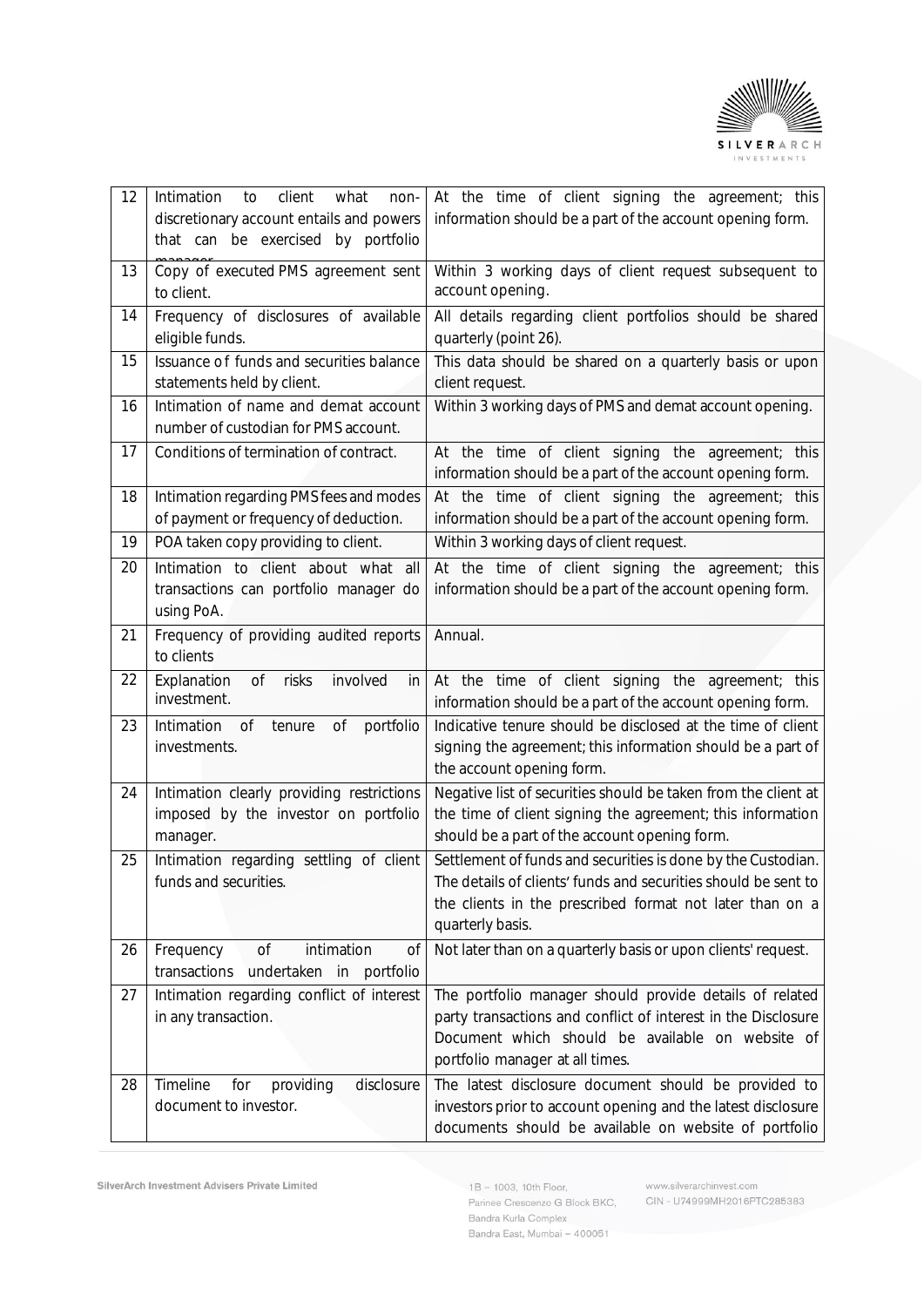

|                                   | Intimation to investor about details of Within 3 working days of PMS and demat account opening |
|-----------------------------------|------------------------------------------------------------------------------------------------|
|                                   |                                                                                                |
| kept.                             |                                                                                                |
| Redressal of investor grievances. | Within 30 working days, subject to all the information required                                |
|                                   | to redress the complaint is provided by the complainant to                                     |
|                                   | the portfolio manager                                                                          |
|                                   | bank accounts where client funds are                                                           |

**Note: The number of days in the above timelines indicate clear working days**

## **D. Details of grievance redressal mechanism and how to access it**

- 1. It is mandatory for every PMS provider to register itself on SEBI SCORES (SEBI Complaint Redress System). SCORES is a centralised online complaint resolution system through which the complainant can take up his grievance against the PMS provider and subsequently view its status. (https://scores.gov.in/scores/Welcome.html )
- 2. The details such as the name, address, and telephone number of the investor relations officer of the PMS provider who attends to the investor queries and complaint should be provided in the PMS Disclosure document.
- 3. The grievance redressal and dispute mechanism should be mentioned in the Disclosure Document.
- 4. Investors can approach SEBI for redressal of their complaints. On receipt of complaints, SEBI takes up the matter with the concerned PMS provider and follows up with them.
- 5. Investors may send their complaints to: Office of Investor Assistance and Education, Securities and Exchange Board of India, SEBI Bhavan, Plot No. C4-A, 'G' Block, Bandra-Kurla Complex, Bandra (E), Mumbai - 400 051.

### **E. Expectations from the investors (Responsibilities of investors)**

- 1. Check registration status of the intermediary from SEBI website before availing services.
- 2. Submission of KYC documents and application form in a timely manner with signatures in appropriate places and with requisite supporting documents.
- 3. Read carefully terms and conditions of the agreement before signing the same.
- 4. Thorough study of the Disclosure Documents of the PMS to accurately understand the risks entailed by the said investment in PMS.
- 5. Accurate and sincere answers given to the questions asked in the 'Risk Questionnaire' shall help the PMS provider properly assess the risk profile of the investor.
- 6. Thorough study of the quarterly statements sent by the PMS provider to the investor intimating him about the portfolio's absolute and relative performance, its constituents, and its risk profile.

SilverArch Investment Advisers Private Limited